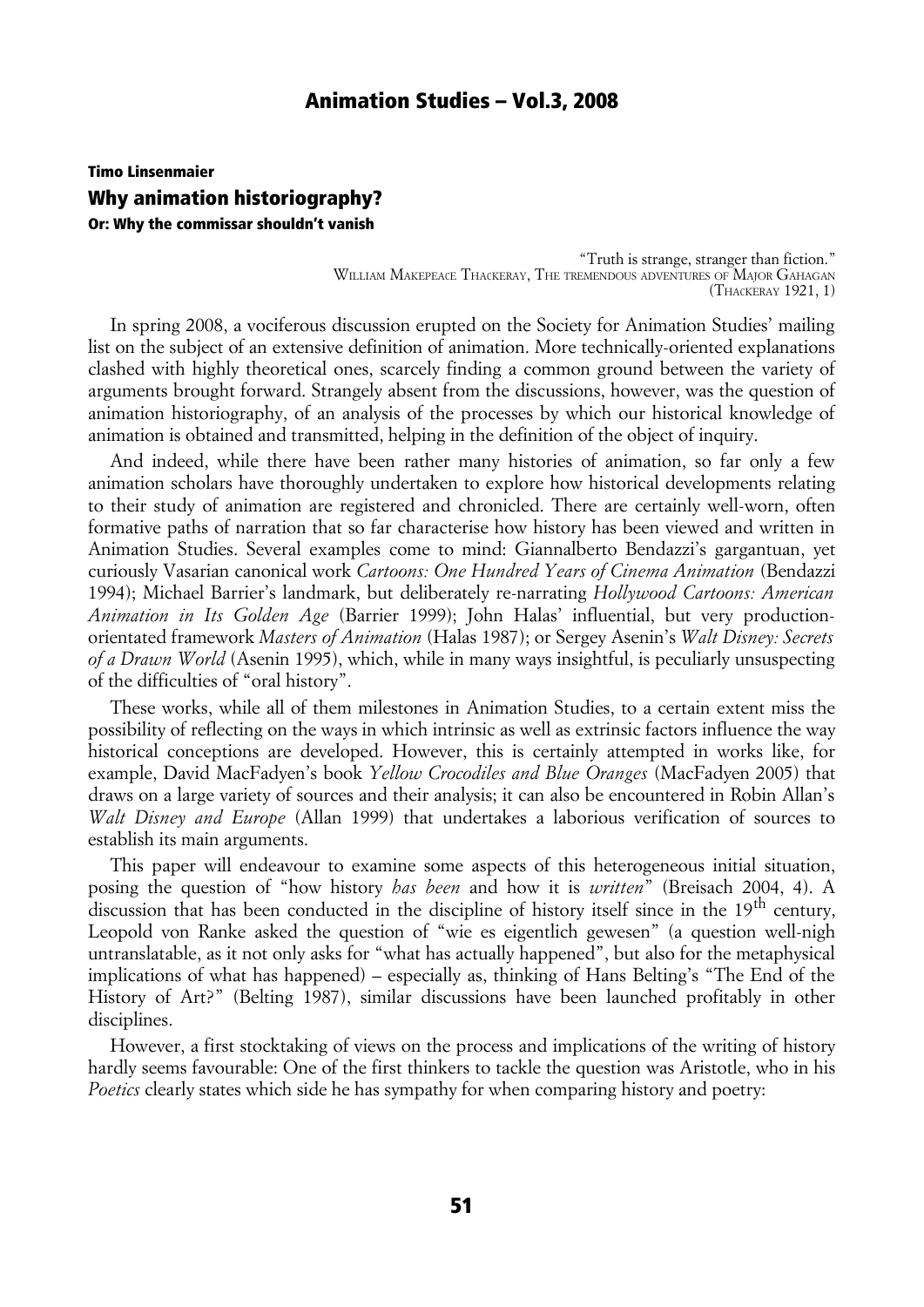"The poet and the historian differ not by writing in verse or in prose. The work of Herodotus might be put into verse, and it would still be a species of history, with meter no less than without it. The true difference is that one relates what has happened, the other what may happen. Poetry, therefore, is a more philosophical and a higher thing than history: for poetry tends to express the universal, history the particular." (Aristotle)

Edward Halper interprets this by determining that Aristotle sees the discipline of history as a chronicle of human events that are intrinsically particular and, consequently, never the subject of scientific knowledge: "History would seem to be well-named: it is indeed a *story*" (Halper). It has taken historians a rather long time to embrace the concept of the narrative aspects of their discipline. One of the "founding fathers" of modern historiography, Edward Carr, remarked in his George Macaulay Trevelyan Lectures delivered in the University of Cambridge in 1961: "It used to be said that facts speak for themselves. This is, of course, untrue. The facts speak only when the historian calls on them: it is he who decides to which facts to give the floor, and in what order or context" (Carr 1961 p.11).

Only when embracing this point of view and the discussions ensuing from it, historians came to terms with a development that many had seen as "perhaps the most far-reaching, comprehensive, and explicit challenge to history as a discipline" (Evans 2000 p.81): the structuralist and deconstructivist theories that during the 1960s were developed in France by Roland Barthes and Jacques Derrida, and that more or less openly called for the abolition of history as an academic discipline. Roland Barthes had, in his 1968 essay "The discourse of history", charged that historians' claim to reconstruct past reality rested on a pretence. For him written history was an "inscription of the past pretending to be a likeness of it, a parade of signifiers masquerading as a collection of facts"(Barthes 1981 p.8). Objectivity, whether it be the objectivity of the historian himself or of his sources, was "the product of what might be called the reverential illusion" (Barthes 1981 p.11). For Barthes, the illusion lays in the fact that the past is only imagined to be out there, waiting to be discovered. In practice it is an empty space waiting to be filled by the historian. Verbatim quotations, footnote references, and other tools of the historian's trade would simply be devices designed to produce what Barthes described as the "reality effect", an effect that should convince the reader, and the writer himself, that these particular representations of the past were more than straightforward storytelling. Richard Evans quotes Jacques Derrida in noting that "historians' own understanding of what they did remained [...] 'stubbornly logocentric'." (Evans 2000 p.81). Derrida indeed went much further than Barthes and argued that the relation between signifier and signified changes each time a word is uttered. In such a case, language becomes an infinite play of significations, all equally valid – or invalid. It is true that Derrida, as Willy Maley has put it, denies the equation of textualization with trivialization (Maley 2008). Still, the implication of text as an essentially "differential network, a fabric of traces referring endlessly to something other than itself, to other differential traces" (Derrida 2004 p.81) results, in Derrida's interpretation, in everything becoming "discourse" or "text." In other words, every document, every source, becomes a mere arrangement of words. In this view – as we apprehend the world through language alone – nothing exists outside language, with all the aforementioned consequential ambiguities. From such a conviction, it was only a small step to jar what had hitherto been regarded as the foundations of the discipline, as e.g. Keith Jenkins did:

"No discourse – and therefore no contribution to, and/or comment on, aspects of an existing discourse – is of a natural kind. You cannot find a historical or geographical or scientific or literary discourse just out there, just 'growing wild'. Discourses are cultural, cultivated, fabricated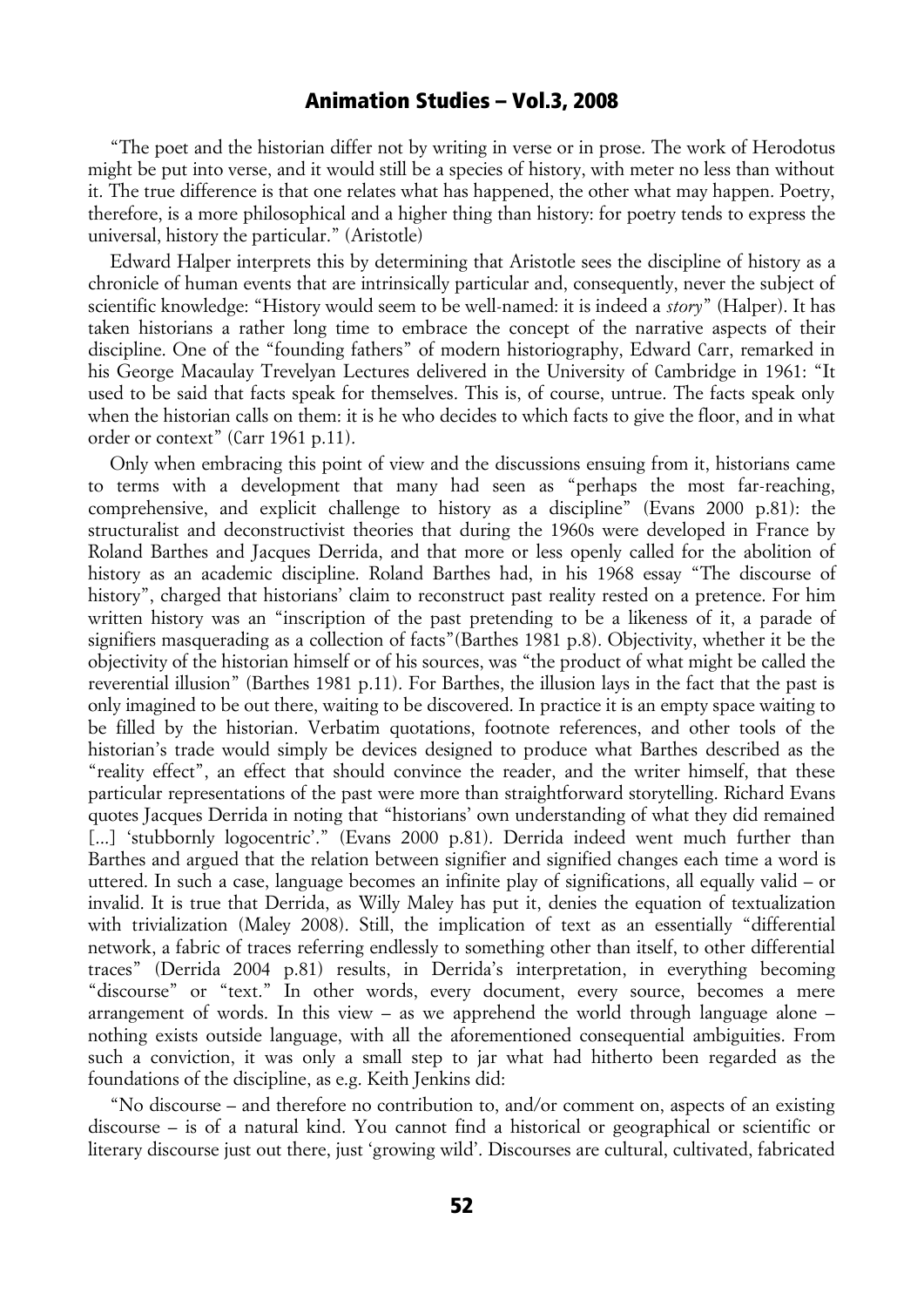and thus ultimately arbitrary, ways of carving up what comes to constitute their 'field', so that like any approach in any other discursive practice an introductory discussion about 'history today' could begin from innumerable starting points and be developed in various ways: in these matters one always has to make that a start (and come to an end) somewhere." (Jenkins 1996 p.15)

Drawing on these observations, Jenkins maintains that while the past can be represented in many modes, the only valid ones would be those that call attention to their own processes of production, explicitly reflect their own assumptions, and indicate the constituted rather than the found nature of their reference – what Jenkins calls "the historicised past" (Jenkins 1996 p.10).

Indeed, Lawrence Stone found that the "linguistic turn" has "taught us to examine texts with far more care and caution than we did before, using new tools to disclose covered beneath overt messages, decipher the meaning of subtle shifts of grammar and so on" (Stone 1991 p.27). This certainly is a development to be welcomed. Hayden White, one of the most ardent advocates for a new understanding of how a historical discourse can be established, has pointed out the "growing awareness on the part of historians of the literary narrative elements in their own work – research as well as writing" (White 1996 p.37).

However, for historians the past turned out not to be completely at the mercy of historical "narrativity" after all. White, who besides was one of the most outspoken postmodern critics of history as a discipline coined the term "emplotment" to highlight that historians, in order to make a story intelligible and meaningful as history, told it (consciously or unconsciously) *only* in conformity to their preferences. In later writings he back-pedalled on this assumption, especially when confronted with an ongoing discussion on Holocaust denial and postmodernism (further reading e.g. Eaglestone 2001). He maintained that in his earlier writings he was more concerned to point out the ways in which historians used literary methods in their work and, in so doing, inevitably imported a "fictive" element into it, because their written style did not simply report what they had found but actually constructed the subject of their writing. In his later work he came to draw a clear distinction between fiction, on the one hand, and history, on the other. "Rather than imagine the object first, then write about it in a manner that is therefore mainly subjective, history exists only in the action of writing, involving a kind of simultaneous production or identification of the author of the discourse and the referent or thing about which he or she was writing" (White 1996 p.49). Historical imagination, he says, calls for the imagining of "both the real world from which one has launched one's inquiry into the past and the world that comprises one's object of interest" (White 1996 p.49). In this light the action of writing history escapes the action of writing mere fiction. An abolition of differences of meaning in texts, especially in source material, thus cannot be upheld, as Richard Evans ascertains:

"The distinction between primary and secondary sources on the whole has survived the withering theoretical hail rained down upon it by the postmodernists. The past does speak from sources and is recoverable through them. There is a qualitative difference between documents written in the past, by living people, for their own purposes, and interpretations advanced about the past by historians living at a later date." (Evans 2000 p.108)

Very much the same can be said of animation. There is a qualitative difference between animation films made in the past, by living people, for their own purposes, and interpretations advanced about those films by scholars living at a later date. A small deviation into Soviet history will illustrate this further. There is scarcely an example better suited to exemplify this train of thought than what Frederick C. Corney has called the "telling of October" (Corney 2004), namely the targeted constructing of the myth of the October Revolution as a great rising of the masses of oppressed workers in Russia as opposed to a *coup d'état* by a small and almost follower-less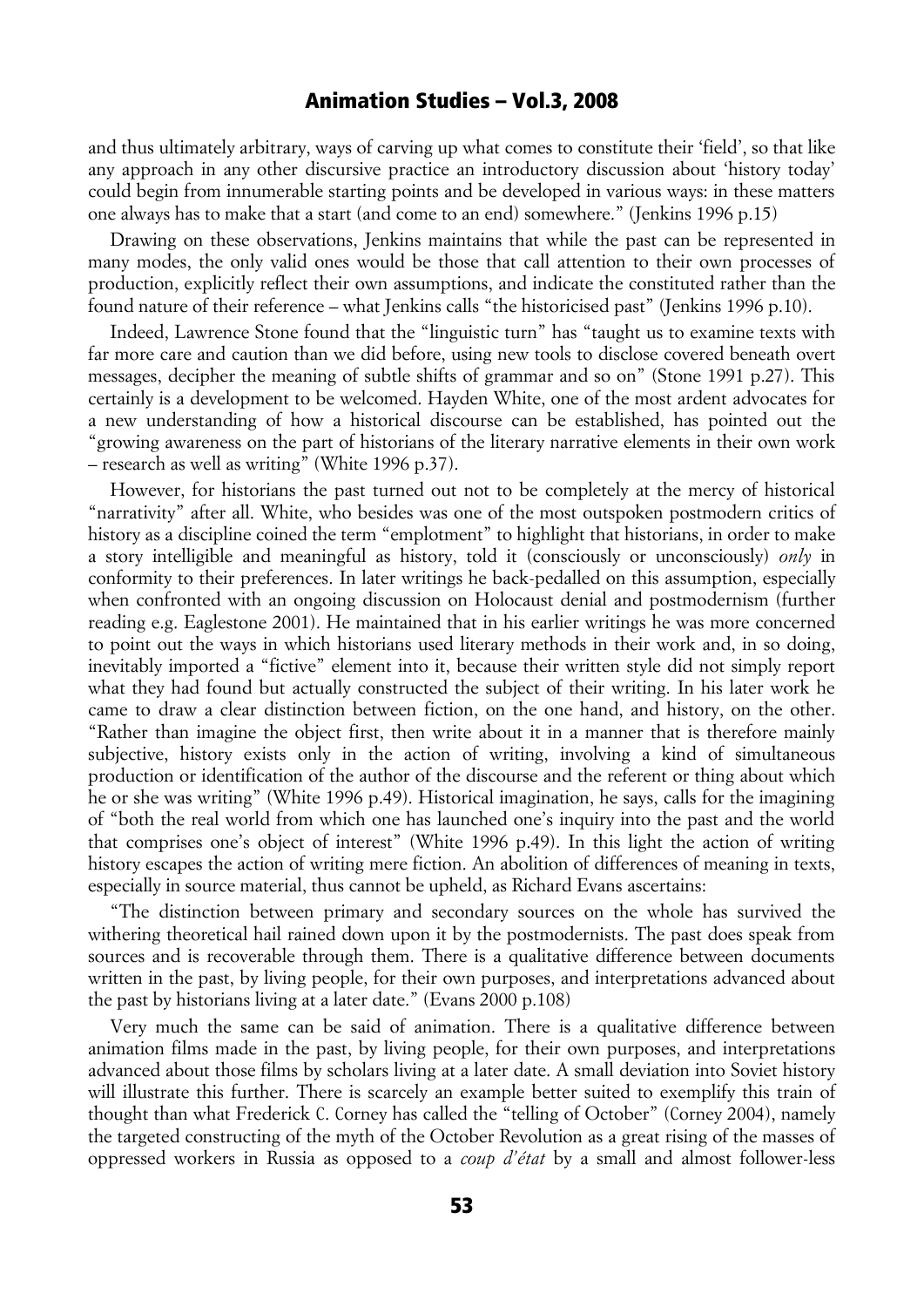political group. "All revolutionary regimes seek to legitimize themselves through foundation narratives that, told and retold, become constituent parts of the social fabric, erasing or pushing aside alternative histories" (Corney 2004 p.IX). The October Revolution which brought the Bolshevik regime to power in 1917 resulted in a devastating civil war that continued until 1921. Fleeing from terror, an enormous amount of emigrants left Russia after the Red Army's ultimate victory, a process which stripped the country of its social, professional and intellectual elites. Consistent with their aim to dominate the whole of Russian society, the new regime made no exception from its purges and cleansing for culture, though it did not operate with the same thoroughness in the cultural sphere as in the social and political arena. At least in the early years, scholars and artists continued to enjoy a fair measure of intellectual freedom. "With the help of a fair amount of *laissez-faire* policy, the Bolsheviks hoped to regain the confidence of the intellectuals, who did not bother to disguise their distaste for Bolshevik vulgarity and brutality" (Maes 2002 p.237). Before Stalin's ascent to power, this led to an enormous output of creativity in every department of the arts – in animation, too, for that matter. The Avantgarde artists earned, as Boris Groys has put it, "admiration everywhere and deservedly so for their daring radicalism" (1996 p.9). This changed fundamentally, however, when in 1932, Stalin published a manifesto in the *Literaturnaja Gazeta* which stated that "the masses demand of an artist honesty, truthfulness, and a revolutionary, socialist realism in the representation of the proletarian revolution" (Harrison 2003 p.418). This led to the advent of Socialist Realism as a dogmatic framework during the second half of the 1930s, and the early Soviet animation pioneers' "crude and cruel, but vigorous" (Stephenson 1968 p.148) animation shorts as well as other Avantgarde artworks would not be tolerated any more. Now, moral and ideological certainty was required from all works of art in the line of duty of the Soviet Union. If, as Paul Wells puts it, "animation legitimised the social and political ambivalence of narratives by simultaneously approximating some of the conditions of real existence whilst distancing itself from them by recourse to the unique aspects of its own vocabulary" (2002 p.21), such an approach could no longer be allowed. What Soviet bureaucracy needed were "images that are made with the purpose to help along a desirable reality" (Wyss 1997 p.57), not images that questioned this not at all perfect reality.

Indeed, it was the propaganda department that had found the most radical answer to the question of what this "reality" should look like, especially in photography. David King has – in his book "The commissar vanishes" (King 1997) – magnificently documented the efforts of Soviet propaganda officials during Stalin's reign of terror to alter history and to show that Stalin had almost single-handedly brought about the revolution. When during the great purges somebody had fallen out of grace or was shot, hordes of Communist party workers retouched photographs showing him or her, thus eliminating all but Stalin from the images. "The physical eradication of Stalin's political opponents at the hands of the secret police was swiftly followed by their obliteration from all forms of pictorial existence" (King 1997 p.7). King notes that so much falsification took place during the years of terror that it became possible to tell the story of the Soviet era through retouched photographs – not the "reality of the past", but the "reality of the time being."

"The libraries of the former Soviet Union still bear these scars of 'vigilant' political vandalism. Many volumes – political, cultural, or scientific – published in the first two decades of Soviet rule had whole chapters ripped out by the censors. Reproductions of photographs of future 'enemies of the people' were attacked with disturbing violence. In schools across the country, children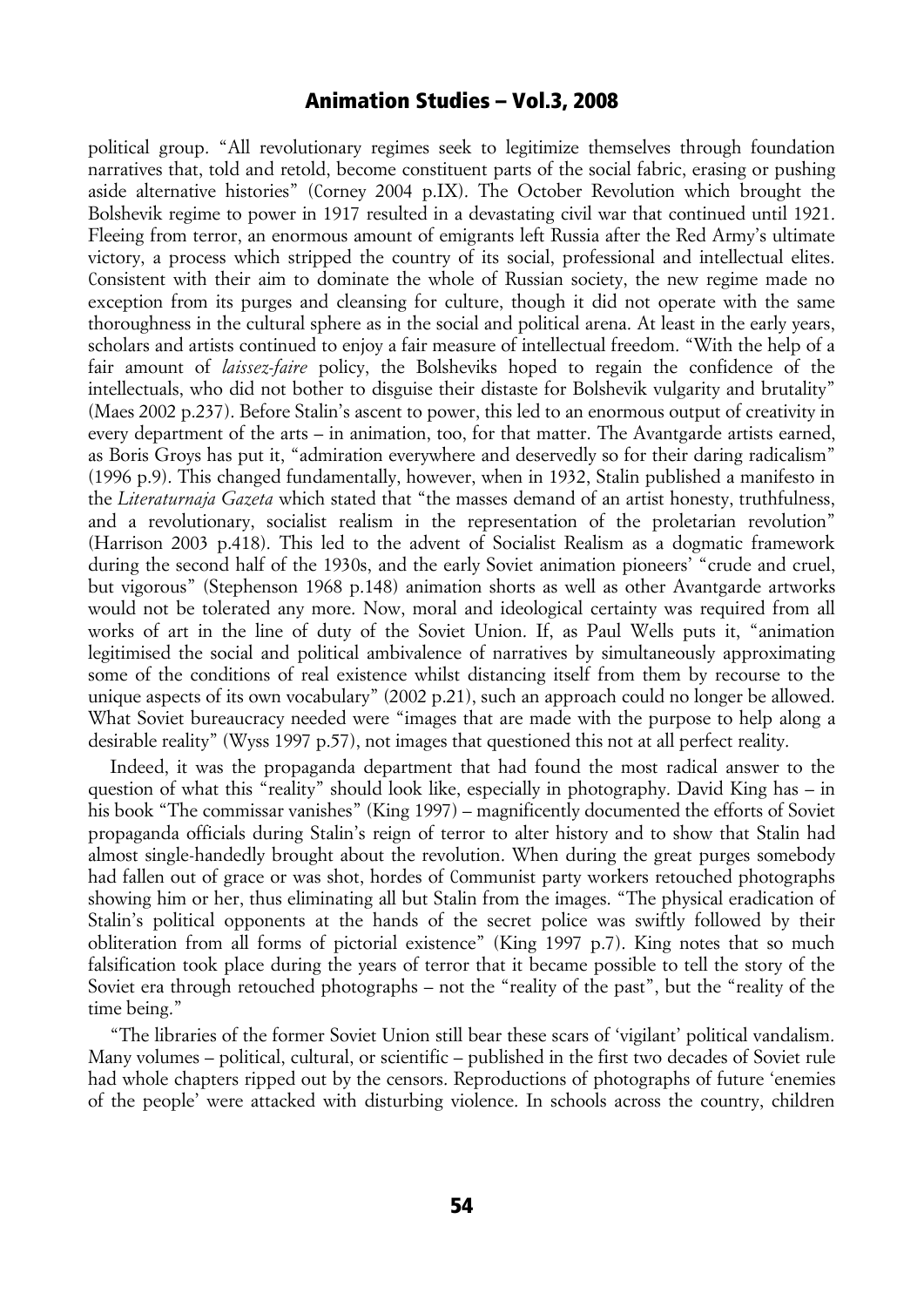were actively engaged by their teachers in the 'creative' removal of the denounced from their textbooks. A collective paranoia stretched right through the period of Soviet rule." (King 1997 p.6)

The discussion whether photography is depicting "reality" is as old as the technology of photography itself, and time and again artists have strived to undermine or contradict this "reality". Thomas Demand's fascinatingly intricate cardboard worlds, Cindy Sherman's "film stills", Vladislav Mamyshev-Monroe's painfully obvious, yet surprisingly ambiguous masquerades, Andreas Gursky's painstakingly composed monumental light-boxes or (art historian turned photographer) Jeff Wall's subtly arranged cityscapes all point into that direction, guiding the beholder along towards a *denouement* of the underlying "structures" that constitute this particular kind of "reality." But none of them have succeeded as staggeringly as Soviet propaganda.

Jan Assmann maintains that "history by way of recollection becomes a myth. In this process, it does not become unsubstantial, but on the contrary, it gathers formative and normative strength" (Assmann 2005 p.52). By shaping these recollections, the "telling of October" effectively "emplots" the Bolshevist version of history, the foundation myths of Soviet Russia. Hans Belting has pointed towards the ultimate necessity to go beyond these "emplotted" renderings of historical events. He underlines the necessity of the historian's endeavour to retrieve the historical sources by deconstructing the processes that obliterated them: "The production of the imaginary is necessarily subject to a social process, wherefore fiction not inevitably takes up the place of the imaginary. [...] The authority that it gains lives solely on the power we convey to it."(Belting 2000 p.82).

How effectively its prerogative of interpretation has been used by Soviet propaganda to convey power to the Bolshevik version of the events of the October Revolution can strikingly be traced by means of a virtually unknown film of Jurij Norshtejn, " $25<sup>th</sup>$  – The First Day." Co-authored with Arkadij Tjurin, this is Norshtejn's first attempt at directing after long years as animator with Sojuzmul'tfil'm. 1967 marked the 50<sup>th</sup> anniversary of the October Revolution. Although Stalin's excesses had been decried, his methods, though somewhat alleviated, were still made ample use of by the Soviet authorities. When Norshtejn and Tjurin set out to glorify the revolution, they were genuinely fervent and deeply inspired by the idea of a "regenerated world, a destiny shaped by the people themselves," (cit. sec. Kitson 2005 p.38) a vision that had long been at the heart of the Communist propaganda efforts.

Now Jurij Norshtejn is as good a synonym for artistic integrity as can be found, and the concentrated self-reflexive perspective that forms the very focus of his work – Mieczylaw Walasek quotes him in underlining this attitude: "What kind of viewer do I have in mind in my work? As paradoxical as it may seem, I have myself in mind." (Walasek 1980 p.42) – elevates him above suspicion of "collaborating", of making a film without pouring his very lifeblood into the endeavour. In fact, in drawing his inspiration and sources for this film from artists of the time of the revolution, often fallen from grace since the advent of Socialist Realism – the title is taken from a poem by Majakovskij; the images cite artworks from Tatlin, Petrov-Vodkin, Chagall, Malevich, Deineka; and the music is by Shostakovich – he met with the wrath of the censors. The work was blamed as being "formalist" – meaning "degenerated" – and was not released to the general public.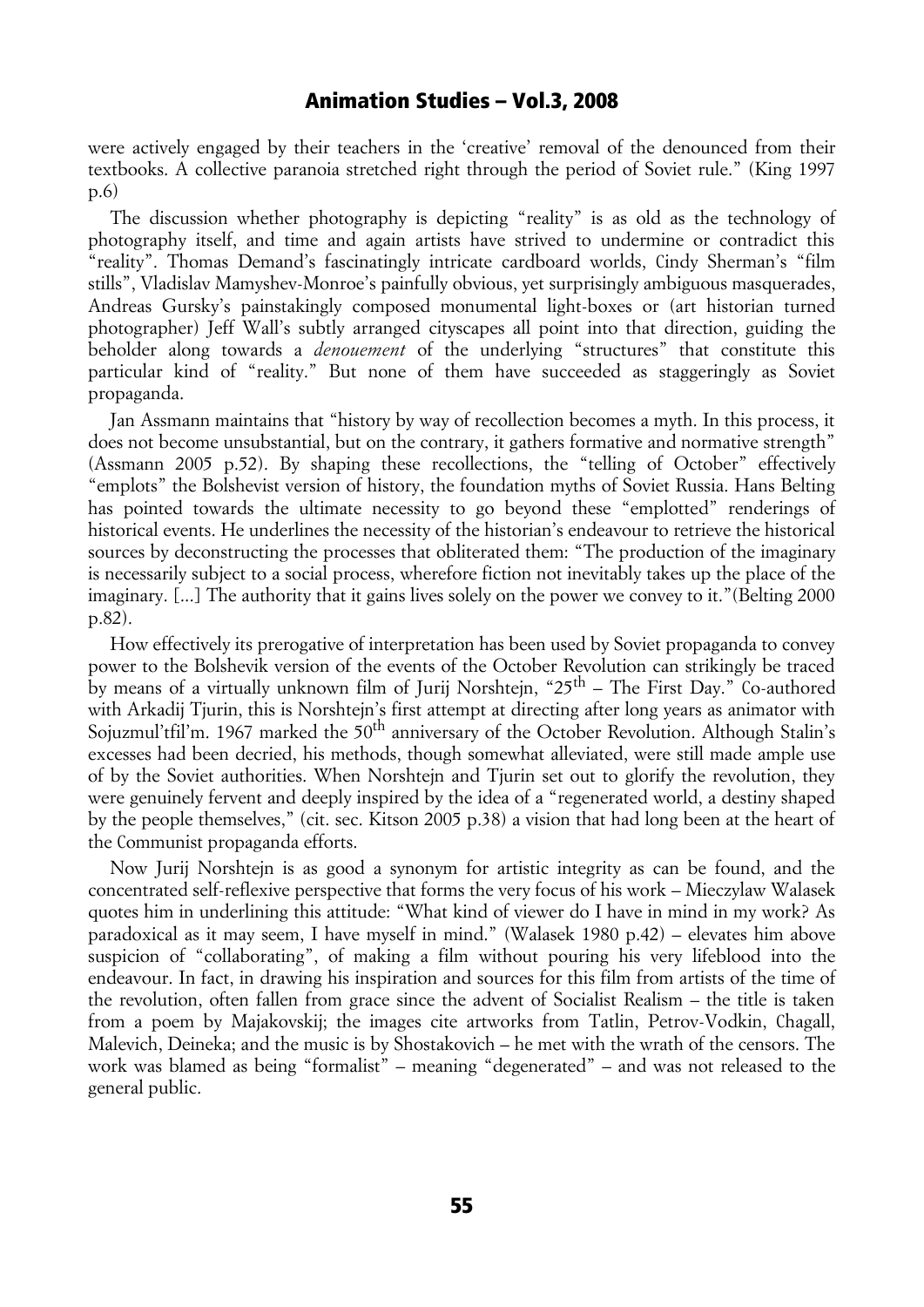While this shows the aforementioned absence of currying favour with the authorities, the film also illustrates the way Norstejn and Tjurin approached what they saw as the revolutionary zeal of the masses, conveyed to them as to any other Soviet citizen by the myths Soviet propaganda created around the October Revolution: the salvo of the Cruiser Aurora, the storm of the Winter Palace, the Workers' Councils taking power and so on.

The young artists are certainly not to blame for this. Artistically, as Norshtejn later affirmed, the reflections on artists of the time and the transformation of their creative findings into adequate movement, taught him what animation was about – the very concept of "the essence of animation" (Eizenshtein 1986 p.87) that Eizenshtein speaks about in his writings about animation. But this point illustrates very clearly that the "telling of October" had been done so effectively that even an independent-minded artist like Norshtejn was unable to overcome this – to use David Beresford's somewhat worn expression: "History is written by the winners" (Beresford April 27, 2003).

Without reverting to a naïve realism: This is precisely the point at which a merely theoretical approach fails: Animation that is made for propaganda purposes loses nothing of its "essence" in Eisenstein's sense, nothing of its intrinsic characteristics, but gains a meta-level that is only properly understood by placing the work in its historical context. Carr in his lectures has referred to the menace "of becoming ultra-theoretical [...], the danger of losing [one]self in abstract and meaningless generalizations," (Carr 1961, 65) and Ethan de Seife has drawn attention to the often problematic "jargonistic blurring of terms which could [...] use more clarity" (Ethan de Seife, April 07, 2008).

This is no to imply that all theoretical approaches necessarily entail problems and are of small value, quite on the contrary. As we have seen above, properly applied theoretical models allow for a more accurate formulation of questions. It is important that theory informs practice, but at the same time it is important that theory does not lose sight of practice. The following quote can on the one hand be read as a declaration that the irresolvability of a question means that the work of research and scholarship is necessary, and needs to continue. On the other hand, the example at the same time is not entirely unaffected by aspects of the aforementioned indefinite languagegames that we have seen to curtail research-based modes of investigation:

"Oh, yes, the felicity of Felix. To the perennial question bedevilling animation scholars – who animated, authored, originated Felix? – Pat Sullivan or Otto Messmer? - for us, Felix is the very answer to the question. The felicity of Felix is that, as a figure of metamorphosis, of plasmaticness, as Eisenstein called the 'essence' of animation [...], he gives the lie to any attempt to fix, arrest, isolate and thereby render inanimate (such a figure of) animation in any particular creator/animator/author of him, in any determinate origin." (Cholodenko 2007 p.15)

Indeed, the knowledge about the authorship does not change anything about Felix' animated "essence", but it does make a huge difference in what we have called the meta-level of this question. The fact that it is difficult to ascertain who is the actual author of Felix' adventures hints, if at nothing else, at least at the approaches to authorship, copyright and distribution practices during the time of his creation and so constitute a point of departure for an historical investigation into these fields – an investigation that can be substantiated drawing on sources and interpreted according to the standards of historical method, eventually leading to the finding of an historically accurate proposition about the actual authorship of Felix.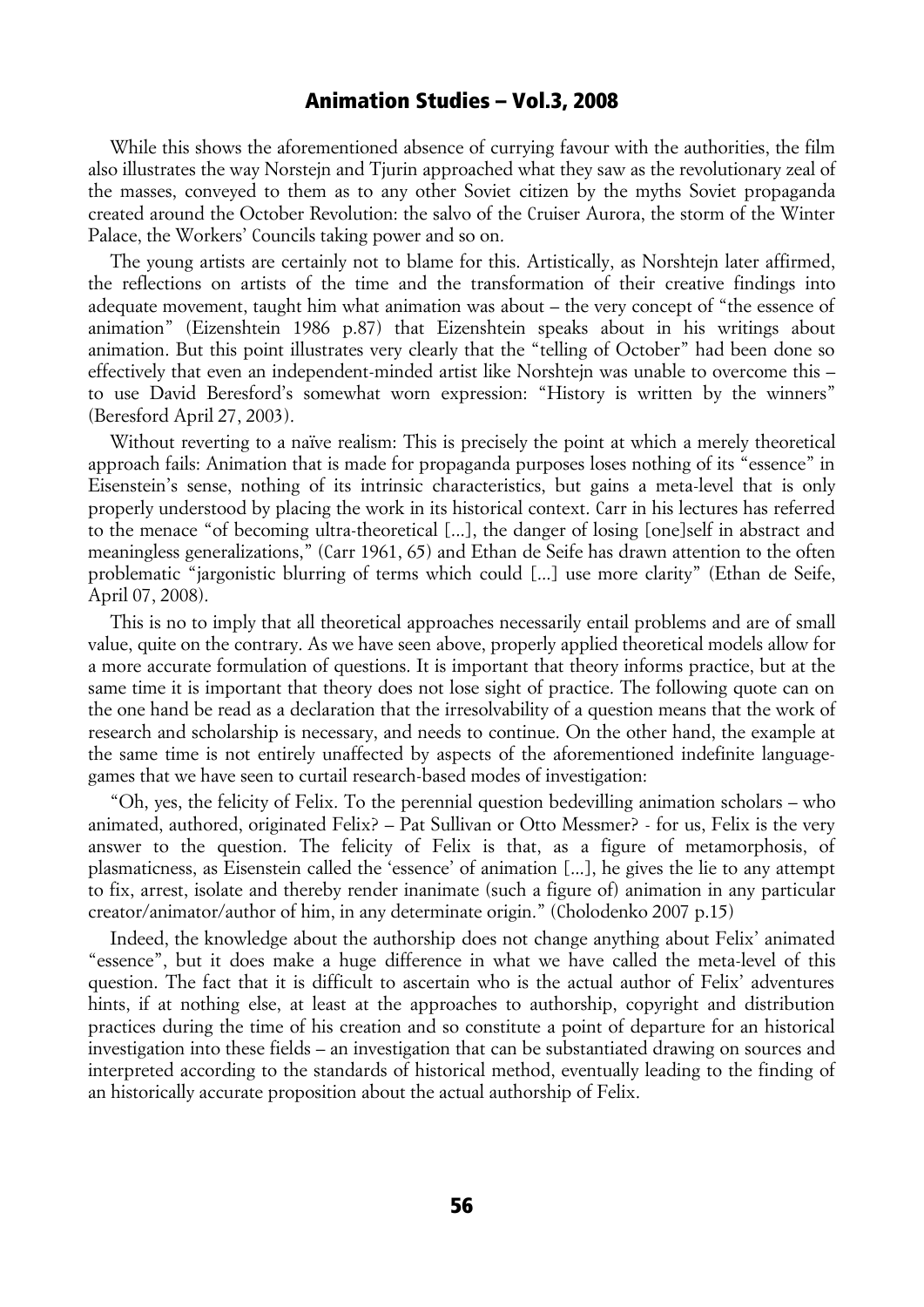This historical method, meaning the techniques that condition the way in which sources are researched and then used to write history, is based on the rules of verification laid down by von Ranke and elaborated in numerous ways since his time. Von Ranke's metaphysical considerations about the past may today seem hopelessly naïve or simply outdated, but their value as a point of departure for a process aiming to "establish a symbiotic relationship between theory and empirical research, where one contributes to the development of the other" (Hedström and Swedberg 1996 p.127) remains unopposed. Regardless of theoretical modes, the vast majority of historians' efforts are devoted to ascertaining the value of sources and establishing them as firmly as possible in the light of others. Even postmodernists use footnotes. The way history is written is "designed to enable the reader to check the sources on which a historian's statement is made to see whether or not they support it. They are not mere rhetorical devices designed to produce a spurious 'reality effect'" (Evans 2000 p.109). The credulity of Thackeray's ingenious Major Gahagan's tales may not always defy scrupulous verification, but his dictum that truth is sometimes stranger than fiction is profoundly maintainable – especially as, as Evans points out, "what counts as evidence is not determined solely by one historian's perspective but is subject to a wide measure of agreement which concerns not only individuals but also communities of scholars" (Evans 2000 p.110).

It is therefore much to be regretted if, as Geoffrey Eley and Keith Neild have observed, "theoretical hauteur instructs a redoubt of methodological conservatism, and the latter shouts defiantly back. Between the two lies a silence, a barrier that in these tones cannot be crossed. For progress in understanding the truth and objectivity of history, each side must attend more closely to what the other is saying" (Eley and Nield 1995 p.364). Ultimately, I am convinced that we can re-tell history, that we can come up with a discourse that is meaningful and gives us a glimpse of "wie es eigentlich gewesen", knowing about the limitations, but also about the advantages of this approach – in other words, prevent the commissar from vanishing from our scholarly field of vision, because we are caught up in a trench warfare between what makes an historical approach to animation or a theoretical approach to animation "superior." In a message to the aforementioned SAS mailing list, Ethan de Seife called on scholars not to "exclude any text or field of study so long as it can bring something relevant and pertinent to the discussion" (Ethan de Seife, April 08, 2008) or – as Alan Choldenko has phrased it somewhat more poetically – "not to render inanimate the work of research and scholarship" (Alan Cholodenko, June 29, 2008). That is even more the case as – as I have pointed out in this paper – there is much to be gained from a benevolent interdisciplinary interaction of the approaches. Siegfried Kracauer's last, littleknown book deals with his findings and thoughts on historiography, and he defines a relationship between the two spheres that seems to me very worthwhile of pursuing: "Historians longing for synthesis hanker after the consolation of philosophy, and philosophers of history devise over-all models for use in the lower regions" (Kracauer 1995 p.99). If a process of interaction and interdisciplinary *rapprochement* like this would take place in the time to come, it would not only define more clearly what we as animation scholars are doing and how we are doing it, it might also strengthen the standing of our field in academia in general. ^

Timo Linsenmaier is currently writing his PhD thesis on Soviet animation aesthetics. He studied Media Theory at Karlsruhe University for Arts and Design (HfG) and Animation History at the Russian State Film School (VGIK) in Moscow. This paper was presented at Animation Unlimited, the 20th annual SAS conference, held at the Art Institute at Bournemouth, 18-20 July, 2007.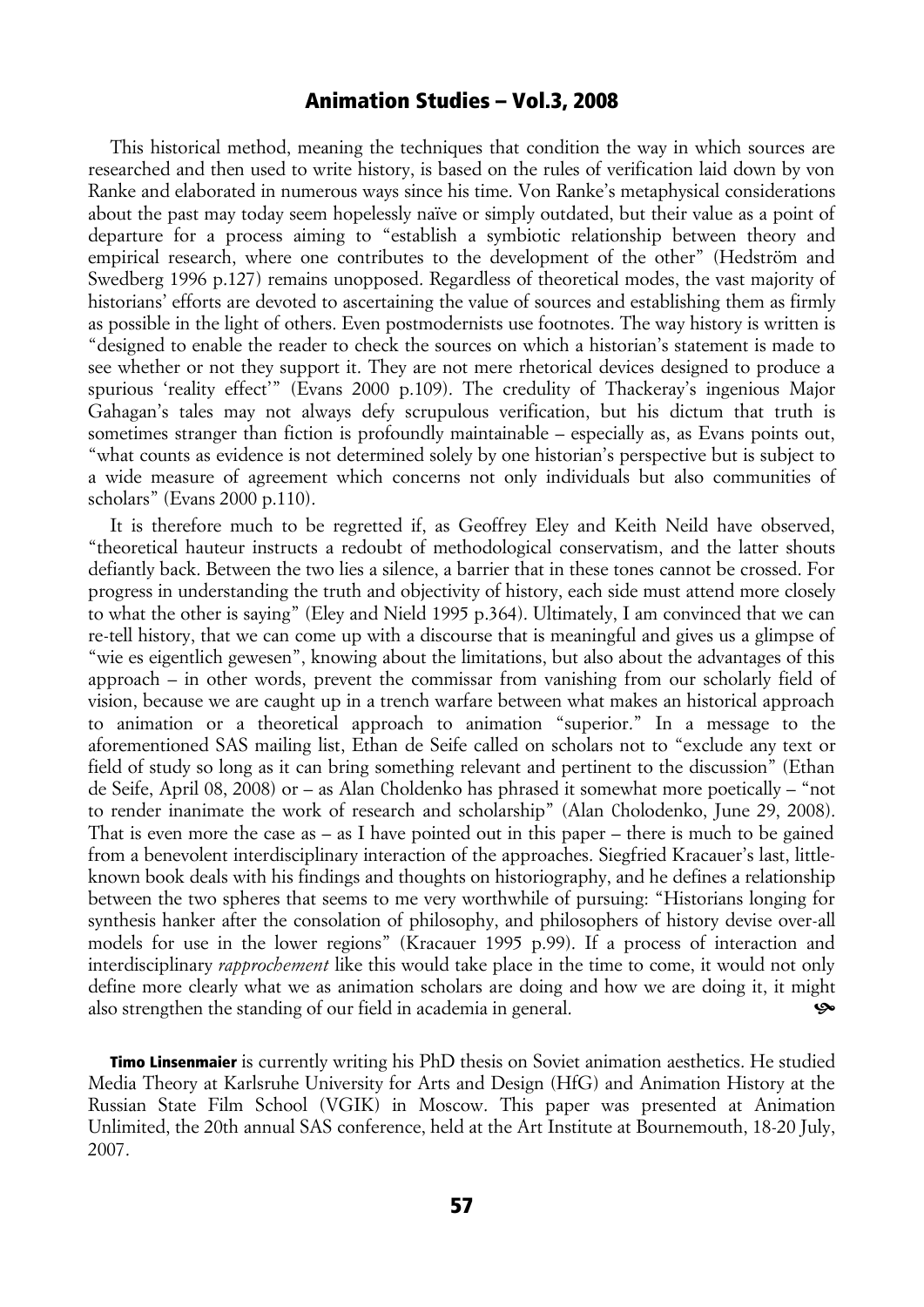#### References

- Allan, Robin. (1999). *Walt Disney and Europe: European influences on the animated feature films of Walt Disney.* Bloomington: Indiana Univ. Press.Aristotle. *Poetics: Part IX*; available from http://classics.mit.edu/Aristotle/poetics.mb.txt; Internet.
- Asenin, Sergey. (1995) *Uolt Disnei: Tainy risovannogo kinomira.* Moskva: Iskusstvo,. Assmann, Jan. (2005) *Das kulturelle Gedächtnis: Schrift, Erinnerung und politische Identität in frühen Hochkulturen.* Beck'sche Reihe. Vol. 1307. München: Beck.
- Barrier, Michael. (1999) *Hollywood Cartoons: American Animation in Its Golden Age*. New York: Oxford University Press.
- Barthes, Roland. (1981) "The discourse of history." *Comparative Criticism* 3 (1981): 7-20.
- Belting, Hans. (1987) *The end of the history of art?* [1. pr.]. Chicago: Univ. of Chicago Press.
- Belting, Hans. (2000) *Bild-Anthropologie.* Entwürfe für eine Bildwissenschaft. Bild und Text. München: Fink.
- Bendazzi, Giannalberto. (1994) *Cartoons: One hundred years of cinema animation.* Bloomington, Indiana: Indiana University Press.
- Beresford, David. "The history that winners write." *The Guardian,* April 27, 2003; available from http://www.guardian.co.uk/world/2003/apr/27/iraq3; Internet, accessed April 26, 2008.
- Breisach, Ernst. (2004) *Historiography: Ancient, medieval, & modern.* Chicago: University of Chicago Press.

Carr, Edward Hallett. (1961) *What is history?* Harmondsworth: Penguin Books.

- Cholodenko, Alan. (2007) "(The) Death (of) the Animator, or: The Felicity of Felix, Part II: A Difficulty in the Path of Animation Studies." *Animation Studies* Volume 2 (2007): 9-15.
- Cholodenko, Alan. E-mail to Timo Linsenmaier. June 29, 2008.
- Corney, Frederick C. (2004) *Telling October: Memory and the making of the Bolshevik Revolution.* Ithaca: Cornell Univ. Press.
- Derrida, Jacques. (2004) "Living On: Border Lines." In *Deconstruction and criticism,* ed. Harold Bloom, Paul de Man, and Jacques Derrida, 79-89. London: Continuum.
- Eaglestone, Robert. (2001) *Postmodernism and holocaust denial.* Postmodern encounters. Cambridge: Icon Books.
- Eizenshtejn, Sergey. (1986) *Eisenstein on Disney.* Edited by Jay Leyda. Eisenstein. Vol. 3. Calcutta: Seagull Books.
- Eley, Geoff, and Keith Nield. (1995) "Starting over: The present, the post-modern and the moment of social history." *Social History* 20 (1995): 355-364.
- Evans, Richard J. (2000) *In defense of history.* London New York: Norton.
- Groys, Boris. (1996) *Gesamtkunstwerk Stalin: Die gespaltene Kultur in der Sowjetunion.* Edition Akzente. München: Hanser.
- Halas, John. (1987) *Masters of animation*. Topsfield, Mass.: Salem House.
- Halper, Edward. *Poetry, History, and Dialectic*; available from http://www.bu.edu/wcp/Papers/ Anci/AnciHal1.htm; Internet; accessed April 19, 2008.
- Harrison, Charles. (2003)*Art in theory, 1900-2000: An anthology of changing ideas.* Malden Mass.: Blackwell.
- Hedström, Peter, and Richard Swedberg. "Rational Choice, Empirical Research and the Sociological Tradition." *European Sociological Review* 12 (1996): 127-146.
- Jenkins, Keith. (1996) *On "What is history?": From Carr and Elton to Rorty and White.* Reprinted. London: Routledge.